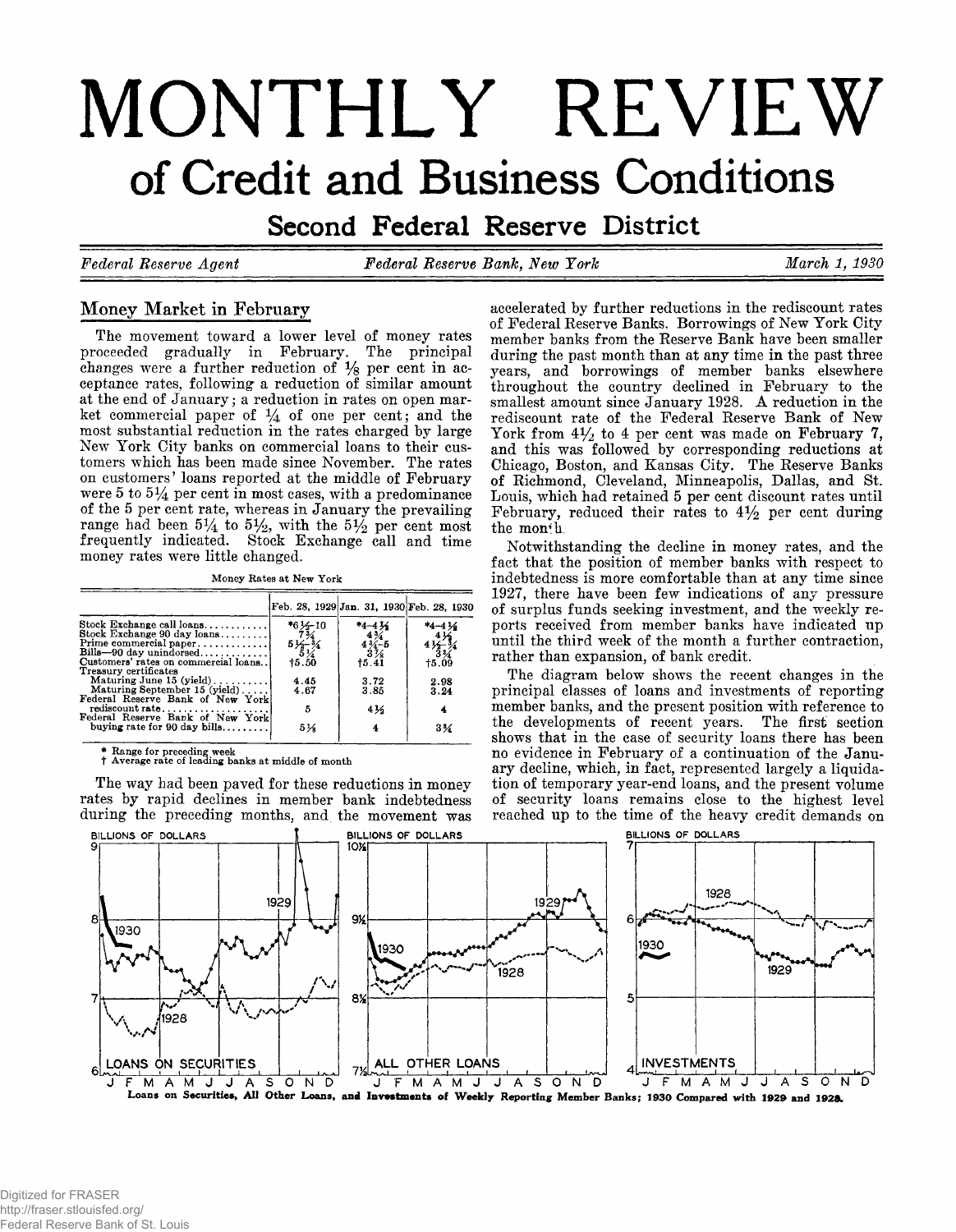**the banks which occurred in connection with the break in the stock market last October.**

**Other loans of the reporting banks, largely commercial loans, the movement of which is indicated in the second section of the diagram, have shown considerably more than the usual seasonal liquidation in recent months. Even excluding the unseasonal increase of late October and November, which was probably related more largely to the events in the security markets than to business developments, the decline since early last October has amounted to about 750 million dollars, a decline much larger than the ordinary seasonal movement. The reduction in business activity and in prices has probably been an important factor in this decline in loans. The decline has continued in February when a seasonal increase usually begins.**

**Although member banks are no longer under the pressure of heavy indebtedness at the Reserve Bank, as they were during much of the past two years, the reporting banks have as yet made little increase in their investments. There was a moderate increase last November following a substantial decline from July 1928 to October 1929, but since the first week of this year the tendency has been downward, rather than upward, except for the effect of the purchase of a \$56,000,000 issue of Treasury bills in the third week of February. Consequently, the investments of these banks remain well below their volume at the corresponding time in 1928 or 1929.**

#### **Bill Market**

**Following the rate reduction of** *Ys* **per cent effected by the dealers on January 31, open market bill rates were** reduced a further  $\frac{1}{8}$  per cent on February 6, bringing the offering rate for unendorsed 90 day bills to  $3\frac{3}{4}$  per **cent. During the whole month of February, both the demand for and the supply of bills were considerably smaller than in January, but as the dealers' purchases and sales approximately balanced, open market portfolios of bills showed little net change for the month. Offerings of bills to the Reserve Bank by dealers and banks were heavier after the reduction in the Bank's buying rate for bills of 1-45 day maturity to 3 % per cent on February 11, and the extension of that rate to bills of maturities up to 90 days on February 24. Total System holdings of bills, however, showed only a small increase for the month, as the excess of outright purchases over maturities during this period was largely offset by a further decrease of bills held under repurchase agreements at the New York Reserve Bank.**

**The total volume of dollar acceptances outstanding declined \$40,000,000 during January from the record level reached at the end of 1929, but at \$1,693,000,000 on January 31, the amount was still \$414,000,000 above a year ago. Seasonal declines in import and export transactions were offset to some extent by a continued expansion in the use of American acceptances in financing shipments of goods between foreign countries and the storage of goods abroad.**

#### **Commercial Paper Market**

**The open market for commercial paper continued active during the first week of February, and following the reduction in the New York Reserve Bank's discount rate, the prevailing offering range for prime paper de-**



clined from  $4\frac{3}{4}$ -5 per cent to  $4\frac{1}{2}$ - $4\frac{3}{4}$  per cent. Bank **investment demand at the lower range remained in the same generally good volume that existed prior to the change, and the dealers reported a rather widespread** distribution of paper outside of New York City. New **paper coming into dealers' hands about kept pace with the investment demand, but in the latter half of the month it was reported that new supplies of the highest grade paper were rather more difficult to obtain, though on the whole the creation of new paper continued in fairly good volume.**

**The more active market for commercial paper during recent months has been accompanied by successive increases in the amount of paper outstanding, dating back to last October. During February some of the paper firms reported that their new purchases included names of concerns which have not been in the market for many months, and that there were instances of the purchase ° f notes of concerns which had never before utilized the facilities of the open market. The recent upturn in commercial paper outstandings is shown in the accompanying diagram. Outstandings of 21 paper houses on January 31 reached \$404,000,000, the largest amount since February 1929; the increase over the December figure was 21 per cent, and the total increase from the low level of last summer has amounted to 52 per cent.**

## **Savings Bank Deposits**

**Deposits in 30 representative savings banks, from which reports are received by this bank, showed a somewhat larger increase between the 10th of December and the 10th of February than has occurred in the corresponding period of recent years. This increase, as the accompanying diagram shows, follows a substantial withdrawal of deposits from October to December, during and following the decline in stock prices. As a result of the renewed growth during the last two months, savings deposits in these banks on February 10 were for the first time slightly above the previous high figure reached last July. The increase over a year ago is still smaller than usual, however,** *due* **to the fact that deposits showed unusually small increases or even decreases during most of 1929. The year-to-year increase between February 1929 and February 1930 was less than 1 per cent, as compared with an average annual increase of about 5***Y2* **per**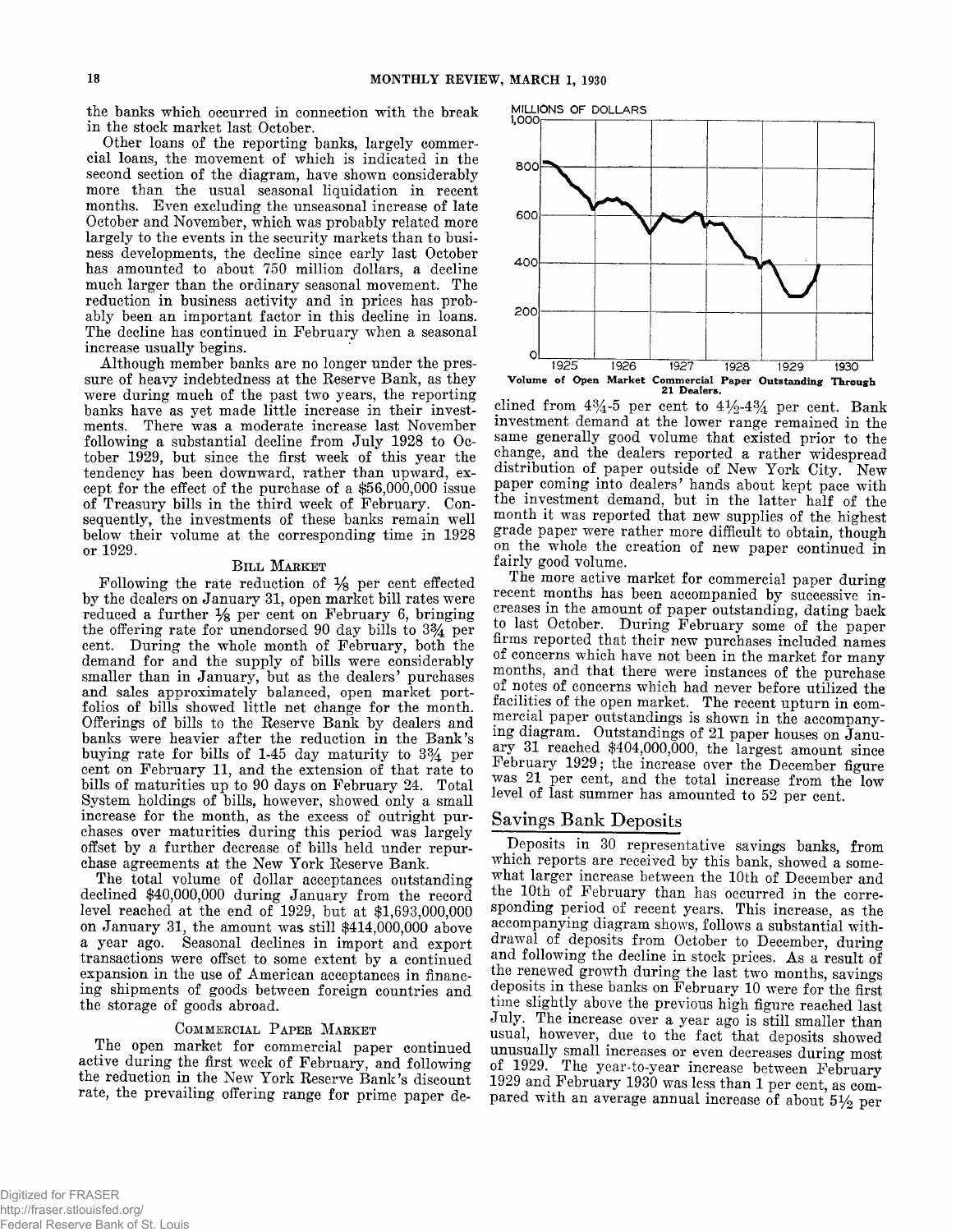

**cent during the three preceding years,**

**Both the 15 representative savings banks in New York City and the 15 banks elsewhere in the district more than regained during the December to February period the amounts of deposits lost in the previous two months. The deposits of the reporting banks outside of New York City, however, remained slightly below the total of a year previous, whereas deposits of the New York City savings banks, which at no time fell below the level of a year previous, widened somewhat the increase over a year ago.**

## **Foreign Exchange**

**The more active European exchanges were weak throughout most of the first three weeks of February, but were slightly firmer in the latter part of the month.** Sterling declined gradually from \$4.861/2 on the 1st to **\$4.85 31/32 on the 19th, but was slightly higher thereafter. Following the reduction of the Bank of France rate on January 31, French francs declined from \$0.0392 7/16 on February 1st to \$0.0391 on the 19th, but recovered to \$0.0391 3/16 on the 27th. Reichsmarks declined from \$0.23891/4 on the 1st to \$0.2385% on February 18, but made a partial recovery thereafter. Guilders sold at \$0.4012% on February 1, declined irregularly to \$0.4008^4: on the 15th, and after strengthening to \$0.4010% on the 24th declined to \$0.4008% on the 27th. Belgas fluctuated between \$0.13921/4 on February 1 and \$0.1394 on the 26th. Italian lire reached a new high for the year on the 26th at \$0.0524 3/16, which, how-** **ever, was well under their parity of \$0.0526. The Spanish peseta fell steadily from \$0.1318 on February 1 to a low of \$0.1228 on the 17th, and after slight recovery dropped to \$0.1227 on the 27th.**

**The Japanese yen remained below the gold point, though it advanced irregularly from \$0.4915 at the month's opening to \$0.4920 on the 20th. The discount** on Canadian dollars was reduced from 1 1/16 cents on the 1st to  $\frac{1}{2}$  cent on the 24th; Argentine pesos con**tinued their decline, dropping from around \$0.90 at the beginning of the month to around \$0.86 at the close.**

# **Gold Movement**

**The inflow of gold which began late in January continued during February, and in the course of the month a net amount of about \$48,500,000 was received. Imports at the Port of New York consisted principally of \$11,800,000 from Brazil and \$2,000,000 from Bolivia. In addition about \$34,000,000 was received from Japan at San Francisco. Exports were negligible and there was no change in gold earmarked for foreign account.**

**Germany continued to take gold offered in the London market, to the amount of £6,200,000 in the four weeks ended February 25, and there were also two withdrawals of gold from the Bank of France totaling 90,000,000 francs for shipment to Germany.**

## **Central Bank Rate Changes**

**The movement in the direction of lower money rates inaugurated at the end of last October, continued during February, when four European central banks and one Far Eastern bank lowered their official discount rates. The reduction in the Bank of France rate from 3 % to 3 per cent on January 31 was followed by a de**crease in the Reichsbank rate from  $6\frac{1}{2}$  to 6 per cent on **February 5 and a lowering of the Bank of England rate** from 5 to  $4\frac{1}{2}$  per cent on the 6th. Both the Austrian **and the Hungarian banks of issue reduced their rates** from 7 to  $6\frac{1}{2}$  per cent, the Austrian National Bank on **the 11th and the Hungarian National Bank on the 13th. The Reichsbank rate is back to its level of September 1927; the Bank rate in London is again where it stood prior to February 6, 1929; the Austrian rate is now where it was one year ago; and the Hungarian rate is at its lowest since October 1928.**

**The discount rate of the Bank of Java was lowered** from  $5\frac{1}{2}$  to 5 per cent on February 10.



Digitized for FRASER http://fraser.stlouisfed.org/ Federal Reserve Bank of St. Louis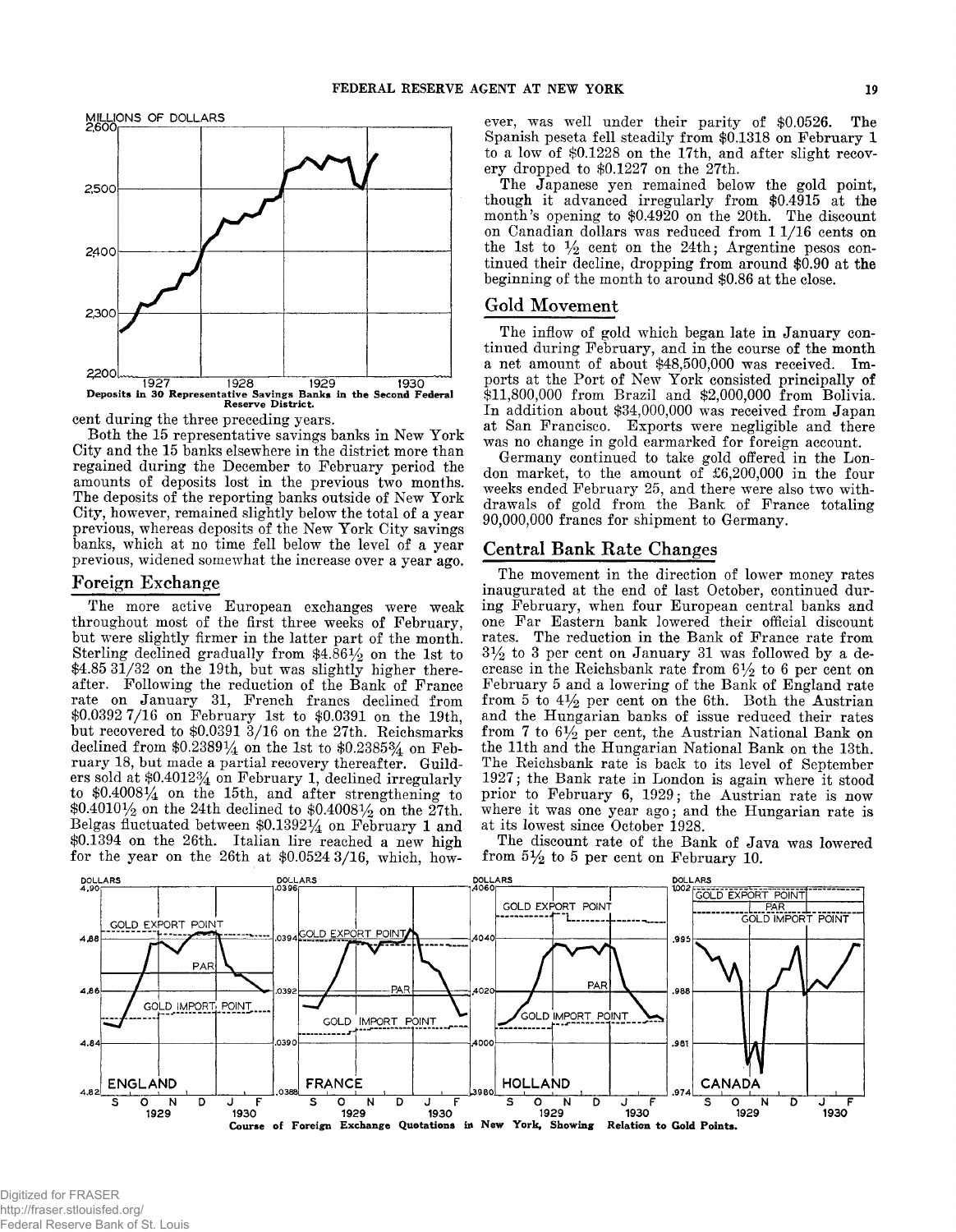# Security Markets

**Stock prices continued during the first part of February the advance which had developed toward the end of January, and, at the highest level reached around the middle of February, a general average of stock prices was about 3 per cent above the top of the early December recovery. The net advance from early December amounted in industrials to only 1 per cent, and in the railroad stocks to about 4 per cent, but the net rise in public utilities was approximately 10 per cent. During the latter half of February stock prices tended slightly lower, but at the close of the month the general level still remained somewhat higher than in early December, and also above the quotations at the end of January. The daily turnover on the New York Stock Exchange was unusually steady around 3,600,000 shares until the last week of the month when it declined to an average of below 3,000,000 shares.**



**Bond prices fluctuated irregularly during February. Slight advances in prices occurred during weeks when new bond flotations were relatively small, while a general easing in prices occurred when the volume of new issues increased, as in the second week of the month. For the month as a whole there were small net advances in domestic corporation bond averages, in foreign bonds, and in United States Government issues. It was reported that there was an improved demand for bonds on the part of institutional investors, such as life insurance companies and savings banks. On the other hand, commercial banks have shown little tendency to increase their investment holdings during recent weeks, and it is reported that the demand from individual investors has not been unusually active. The accompanying diagram shows the movements of bond prices since the beginning of last year.**

# **New Financing**

**January offerings of domestic bonds, exclusive of refunding issues, increased 47 per cent from the Decem**ber figure to nearly \$600,000,000, and, as the accom**panying diagram indicates, were larger than at any pre-**



**New Bond Financing by Domestic Corporations, and by Municipal-ities, States, and Farm Loan Agencies (Commercial and Financial Chronicle figures; refunding issues excluded).**

**vious time during the past three years. In December there already had been some increase in bond flotations from the low level of November, chiefly in State and municipal financing. In January more than 80 per cent of the issues were those of corporate borrowers, as against only about 25 per cent in December. Most prominent in the corporate bond issues of January were flotations by public utility companies to provide for additions, improvements, and other capital expenditures.**

**New financing by means of stock issues totaled about \$125,000,000 in January, continuing the reduced volume that had characterized the two previous months.**

**Foreign security issues, exclusive of American company financing the proceeds of which are to be used abroad, continued in small volume in January. The total nominal amount of new capital obtained by foreign borrowers through public offerings was only about \$15,000,000, which is somewhat below the total for any previous month since last April.**

**During February no unusually large domestic issues were announced, with the result that the total new financing for the month fell considerably below the January volume. The amount, however, compared favorably with the February 1929 volume. Stock offerings continued to be of minor importance. In the field of foreign financing, there appears to have been a moderate increase over the figures for either the previous month or a year ago. The largest foreign offering of the month in this market was the major part of a \$40,000,000 Republic of Cuba 5 % per cent issue priced to yield 5.70 per cent. There were also a number of smaller flotations, including the** Siemens & Halske A. G. debenture issue, which is esti**mated to have raised about \$10,000,000 in this country through public subscription, in addition to a larger amount placed privately.**

## **Production**

**Industrial production in the aggregate increased somewhat in January, due largely to partial recoveries in a few important industries, but remained considerably lower than a year ago. The largest expansion of the month occurred in the automobile industry, particularly**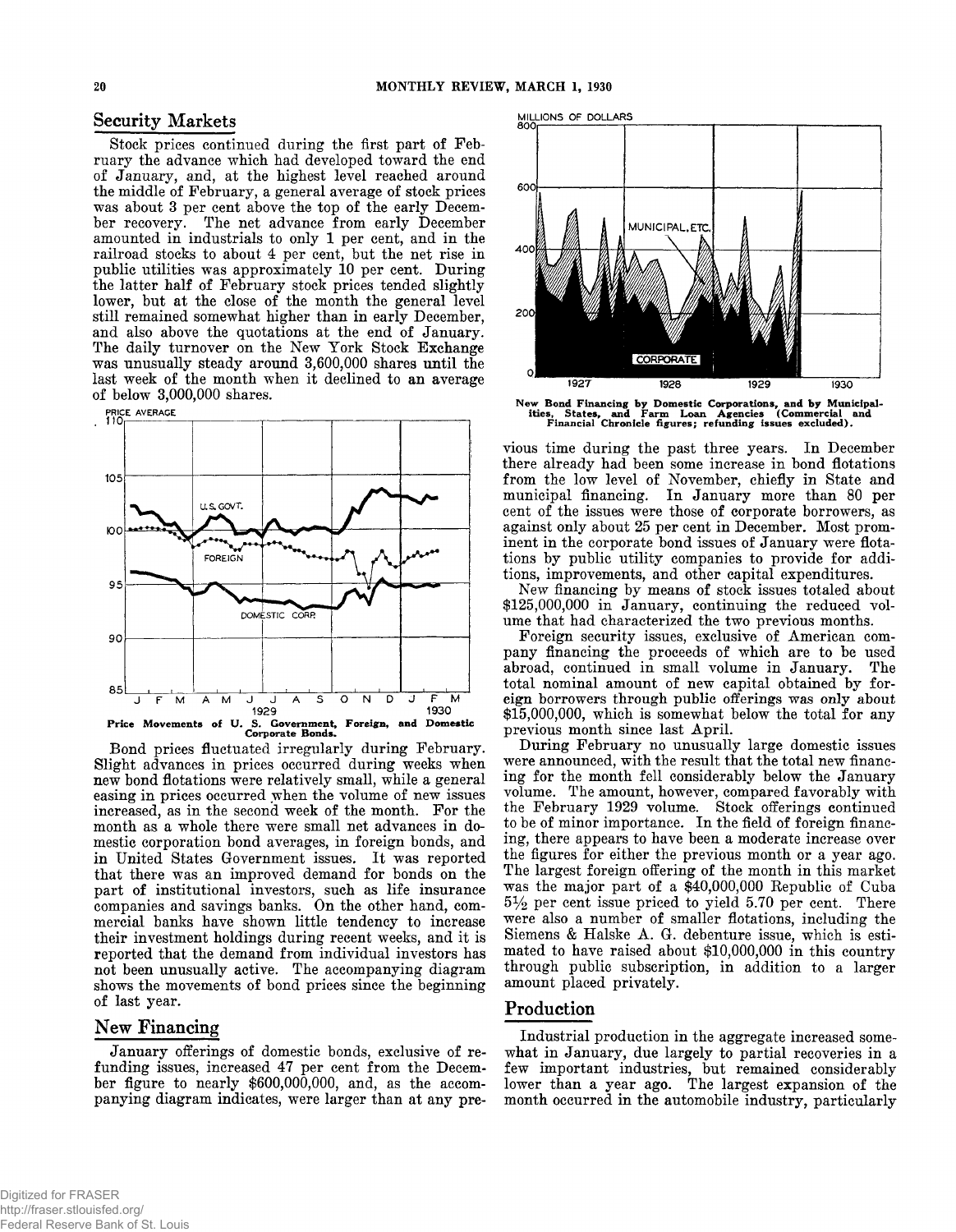**in production of passenger automobiles, the January output of which was more than double the much curtailed production of December. This increase was unusually large even for the month of January, but the total output for the month remained 32 per cent below that of January 1929.**

**Production of steel ingots increased 21 per cent from December to January, as compared with a usual seasonal increase of around 15 per cent, but this bank's index of pig iron production, adjusted for seasonal change and year-to-year growth, declined slightly to a new low level since December 1927. Output of copper was further curtailed in January, a month when production usually shows an increase, and after seasonal and growth allowance reached the lowest level since April 1923. Output of zinc showed the usual seasonal increase, but tin deliveries increased less than is usual for January. Production of coal declined, after seasonal allowance, while petroleum production increased. Average daily mill consumption of raw cotton increased more than usual in January, but there was little change in this bank's indexes of wool mill activity and of mill consumption of silk.**

**From such data as are at present available, it appears likely that a number of February indexes of production will show further increases. Operations in the steel industry were at a higher average level than in January, although there was some decline in the final week of the** month. At the beginning of February, furnaces in blast **were making pig iron at a daily rate of 96,755 tons, as compared with a daily average of 91,209 tons for the month of January as a whole, so that even if no further increase had occurred during the month, February output would show more than the usual seasonal increase of about 3 per cent. There were also reports of an increase in automobile production, but specifications for** (Adjusted for seasonal variations and usual year-to-year growth)

|                                                                                                                                                          | 1929                                 |                                     | 1930                               |                                        |
|----------------------------------------------------------------------------------------------------------------------------------------------------------|--------------------------------------|-------------------------------------|------------------------------------|----------------------------------------|
|                                                                                                                                                          | Jan.                                 | Nov.                                | Dec.                               | Jan.                                   |
| Methods<br>Pig iron<br>Steel ingots<br>Copper, U.S. mines<br>$\text{Leaf} \dots \dots \dots \dots \dots \dots \dots \dots \dots \dots$<br>Tin deliveries | 115<br>109<br>118<br>99<br>83<br>132 | 107<br>94<br>107<br>103<br>84<br>97 | 95<br>86<br>107r<br>94<br>83<br>94 | 94<br>91<br>92<br>83<br>84             |
| Automobiles<br>Passenger cars<br>Motor trucks                                                                                                            | 137<br>142                           | 61<br>119                           | 39<br>74                           | 87 p<br>99 D                           |
| Fuels<br>$Bituminous coal. \ldots \ldots \ldots \ldots \ldots$<br>Anthracite coal<br>Petroleum<br>Gasoline                                               | 92<br>106<br>112<br>116<br>101       | 84<br>92<br>110<br>105<br>100       | 88<br>114<br>104<br>106<br>100     | 87n<br>107 <sub>p</sub><br>104<br>107n |
| Textiles and Leather Products<br>Cotton consumption<br>Silk consumption<br>Leather, sole<br>Boots and shoes                                              | 104<br>98<br>109<br>104<br>96        | 90<br>84<br>105<br>114<br>100r      | 80<br>76<br>103<br>109<br>85 p     | 89<br>75p<br>104<br>113p<br>92p        |
| Foods and Tobacco Products<br>Livestock slaughtered<br>Wheat flour<br>Sugar meltings, U.S. ports                                                         | 99<br>103<br>98<br>103               | 97<br>91<br>103<br>102              | 95<br>88r<br>92<br>103             | 90<br>81p<br>93<br>99                  |
| Miscellaneous<br>$Cement \ldots \ldots \ldots \ldots \ldots \ldots \ldots \ldots$<br><i>n</i> Preliminary<br>r Revised                                   | 131<br>129<br>91                     | 109<br>73<br>88                     | 111<br>65<br>86                    | 108<br>88<br>91                        |

**shipments of automobile steel declined toward the end of the month. Production of petroleum increased in the first part of February and output of coal showed a small gain, after seasonal allowance.**

## **Building**

An increase of 2 per cent occurred between December **and January in the volume of building contracts awarded in the 37 States east of the Rockies that are included in the F. W . Dodge Corporation report, contrary to the usual tendency for building contracts to decline at that time of the year. The January total, however, was 21 per cent smaller than a year ago, and in fact was the smallest for January of any year since 1925. The December to January increase was due to awards of public works and utilities contracts, which more than doubled between the two months, This is shown in the accompanying diagram, which indicates the course of the three main groups of building work during the past three years. Residential building contracts, which have**



**Amount of Residential, Non-Residential, and Public W orks and Utilities Contracts Awarded in 37 States included in the F. W . Dodge Corporation Report.**

**been on the decline ever since the first part of 1928, continued to diminish in January. Two years ago they constituted the largest main group of construction contracts, but since that time they have fallen from that position to a volume well below that of non-residential work, and even, in January, to a level below that of public works and utilities.**

**The slight increase in building contracts reported for January does not appear to have continued in February. Daily average awards during the first three weeks of the month were well below the January level, and continued to show substantial decreases from a year ago.**

## **Foreign Trade**

**January exports of merchandise, valued at \$417,000,- 000, were \$71,000,000 less than a year ago, but were slightly larger than in January 1928. The decline from December, however, was considerably smaller than is usual between the two months. Imports, valued at \$312,000,000, showed a slight increase over the low figure for December, but remained \$57,000,000 smaller than in January 1929.**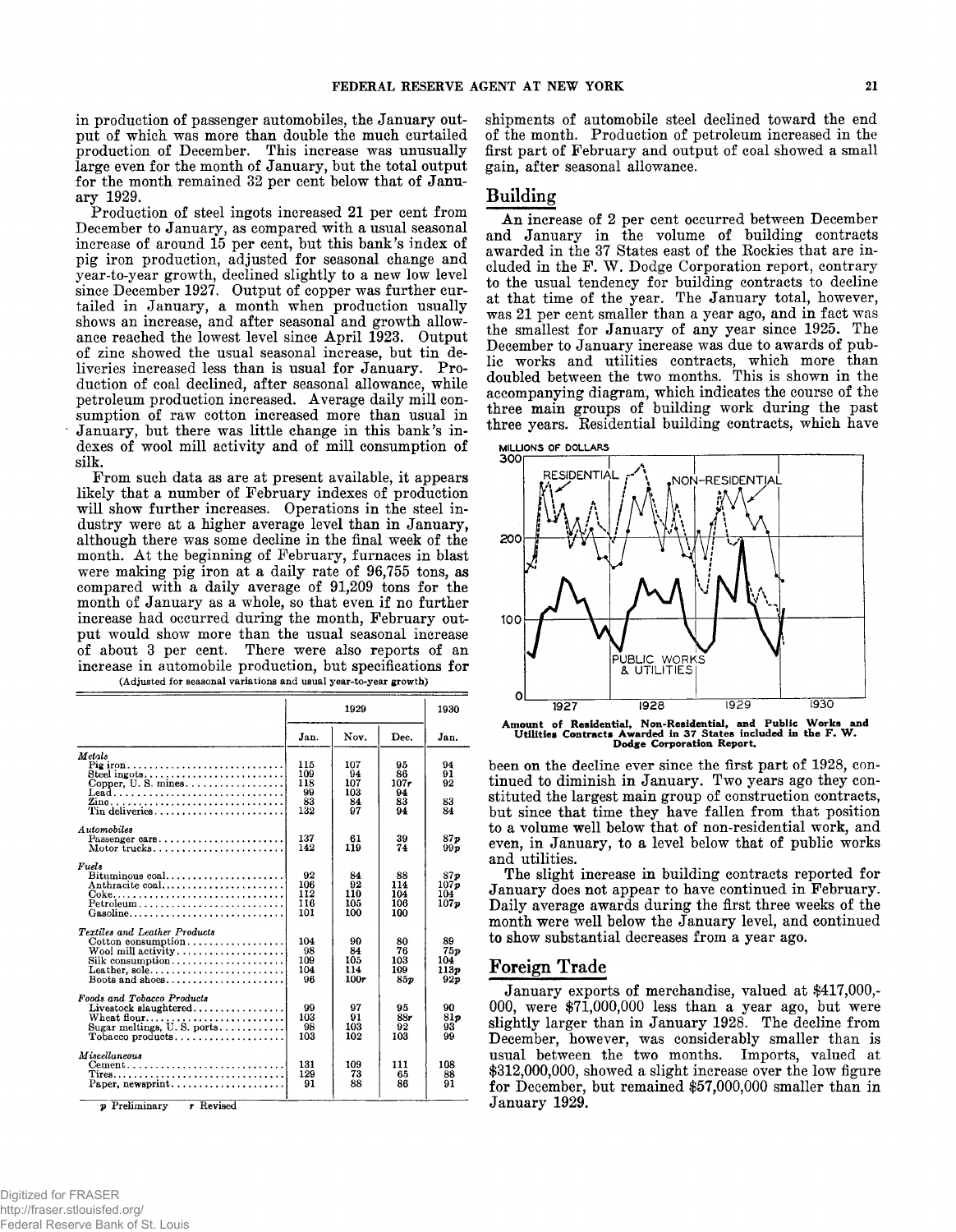**Compared with a year ago, each major group of imports and exports continued to show a decrease. A decline in the value of shipments abroad of raw cotton accounted for a large part of the decrease in exports of crude materials. The reduction of \$33,000,000 in the value of imports of crude materials was due mainly to decreases of 26 per cent in the quantity of raw silk receipts and of 9 per cent in the quantity of crude rubber imports, together with price declines in each case.**

**Exports of crude foodstuffs, notably wheat and wheat flour, were in somewhat larger volume than in the previous month, contrary to the usual seasonal tendency, and exports of finished manufactures increased in value \$11,000,000, or 6 per cent. The value of imports of semi-manufactures increased \$11,000,000, or 18 per cent over December.**

#### **Commodity Prices**

**The general level of wholesale commodity prices has continued in recent weeks the decline which has proceeded almost without interruption since last July. In fact, with the exception of a moderate advance in the latter part of 1927 and in 1928, the general trend of commodity prices has been downward since the autumn of 1925. In January 1930 the general wholesale commodity price index of the United States Bureau of Labor Statistics was 10.6 per cent lower than in November 1925; it was just under the lowest level reached in April 1927, and was the lowest since the early part of 1922.**

**The decline in commodity prices has not been confined to this country, however, for price indexes in practically all of the gold standard countries have participated in the downward movement. The Board of Trade index for Great Britain, for example, has declined from 159 in**



**May 1925, when the pound was stabilized, to 131 in January 1930, a decrease of 18 per cent.**

**Neither has the decline been centered in any one particular commodity or group of commodities. Of the ten main groups into which the Bureau of Labor Statistics index is divided, declines have occurred since November 1925 in nine of the groups, while an increase has occurred in only one.**

**The more important groups have been combined in the accompanying diagram into two major divisions agricultural commodities and their products, which are largely influenced by crop conditions, and fuel, metals, and building materials, which are largely influenced by industrial conditions. This diagram indicates that al-**

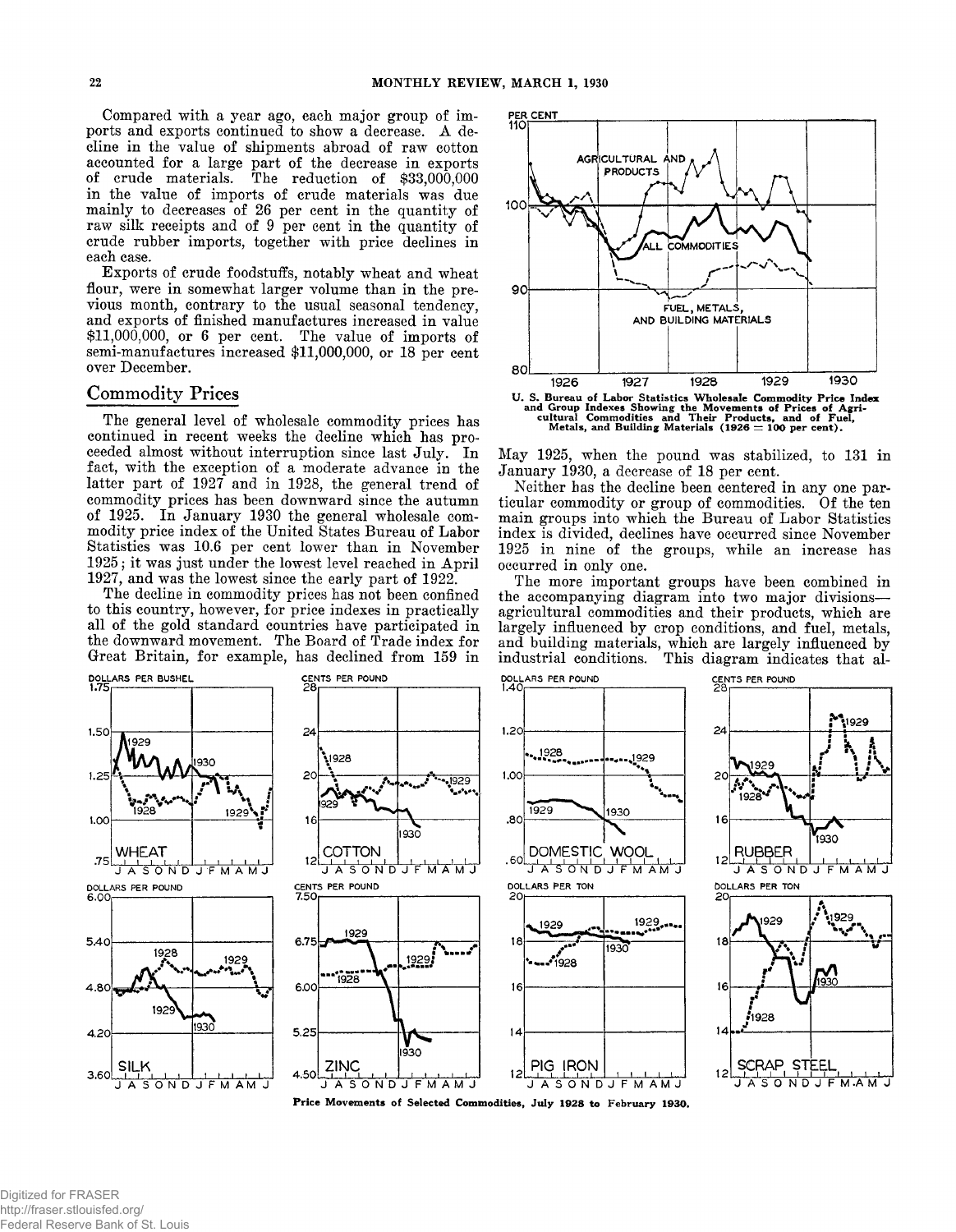**though the decline of the past six months has carried the agricultural group to the lowest in more than two years, the January level remained somewhat above that reached early in 1927. The fuel, metals, and building materials group has followed somewhat the course of industrial activity. Prices of these commodities rose moderately in 1928 and early 1929, accompanying increasing industrial output, and have turned downward with the curtailment of industry in the last six months. The recent decline, however, has been much less severe than that of 1927, when this group was affected by a rapid decline in prices of petroleum and its products.**

**The group of diagrams shown below illustrates some of the outstanding recent declines in individual commodities.**

## **Employment and Wages**

**The number of workers employed in representative factories in New York State showed a further net decline of more than seasonal proportions between the middle of December and the middle of January, and, as the accompanying diagram indicates, this bank's index dropped to the lowest level reached in the spring of 1928. The week-to-week movement during January was upward, but the increases in the first two weeks of the month apparently followed even larger declines in the last two weeks of December. For the country as a whole, January employment, after seasonal adjustment, was at a lower level than at any time since November 1924.**



**As in 1927, a more than seasonal decline in manufacturing activity, accompanied by winter declines in building operations, road construction, and farm work, has resulted in a considerable amount of unemployment. Voluntary labor turnover, which is an index of employment opportunities, continued at the low level reached in December, and the ratio between orders for workers and applications for employment at New York State employment bureaus remained well below the levels of a year ago, and averaged somewhat lower than in 1928. In the first two weeks of February, there was little change in the employment bureau ratio.**

**Some further increase in factory employment has been reported during the past month, but it is doubtful whether this has exceeded the usual increase at this time of year.**

# **Indexes of Business Activity**

**Average daily car loadings of merchandise and miscellaneous freight increased somewhat in the early part of January from the low level at the end of December, but there was no further increase during the latter part of the month and the January average, though higher than that of December, remained considerably below the levels of the preceding four years. Loadings of heavy bulk freight also increased, but remained lower than in recent years.**

**Distribution of goods to consumers apparently showed more than the usual reduction from the holiday high level of December. Average daily sales of department stores in this district declined slightly more than usual, as did also the sales of chain store systems, other than grocery chains ; and the index of advertising declined to about the lowest level in recent years. Bank debits were in substantially smaller volume than a year ago.**

**On the other hand, the amount of life insurance paid for continued to increase, after seasonal adjustment, and this bank's index equaled the level of last September, which was the highest since December 1926. The number of new corporations formed in New York State showed an increase of more than seasonal proportions in January from the low levels of November and December, but remained 17 per cent under the level of a year previous. The number of business failures increased more than usual to the highest figure for any January on record.**

|  |  | (Adjusted for seasonal variations and usual year-to-year growth) |
|--|--|------------------------------------------------------------------|
|--|--|------------------------------------------------------------------|

|                                                                                                                                                                                                                                                                                                                                                       | 1929                                                                           |                                                                             |                                                                               | 1930                                                                |
|-------------------------------------------------------------------------------------------------------------------------------------------------------------------------------------------------------------------------------------------------------------------------------------------------------------------------------------------------------|--------------------------------------------------------------------------------|-----------------------------------------------------------------------------|-------------------------------------------------------------------------------|---------------------------------------------------------------------|
|                                                                                                                                                                                                                                                                                                                                                       | Jan.                                                                           | Nov.                                                                        | Dec.                                                                          | Jan.                                                                |
| Primary Distribution<br>Car loadings, merchandise and misc<br>$Car$ loadings, other<br>$Express.$<br>Panama Canal traffic<br>Wholesale trade                                                                                                                                                                                                          | 98<br>98<br>99<br>114<br>95<br>104                                             | 92<br>88<br>84r<br>113<br>84<br>103                                         | 87<br>88<br>80<br>104<br>75<br>96                                             | 92<br>90.<br>86p<br>102p                                            |
| Distribution to Consumer<br>Department store sales, 2nd $Dist, \ldots$<br>Chain grocery sales<br>Other chain store sales<br>Life insurance paid for<br>Advertising                                                                                                                                                                                    | 96<br>96<br>92<br>106<br>95                                                    | 93<br>89<br>104<br>104<br>96                                                | 100<br>92<br>101<br>107<br>93                                                 | 98<br>89<br>111<br>86                                               |
| General Business Activity<br>Bank debits, outside of New York City<br>Bank debits, New York City<br>Velocity of bank deposits, outside New<br>Velocity of bank deposits, New York City<br>Shares sold on N.Y. Stock Exchange<br>Business failures<br>Building contracts, 36 States<br>New corporations formed in N.Y. State.<br>Real estate transfers | 108<br>185<br>121<br>202<br>442<br>85<br>107<br>100<br>102<br>123<br>120<br>83 | 117<br>202<br>130<br>189<br>239<br>81<br>104<br>99<br>100<br>92<br>87<br>73 | 103<br>138<br>115<br>139<br>289<br>85<br>102n<br>96r<br>100<br>74<br>86<br>71 | 98<br>117<br>115<br>129<br>241<br>80<br>96<br>111<br>89<br>96<br>69 |
| Composite index of $wages^*$<br>$Cost of living * \ldots \ldots \ldots \ldots \ldots$                                                                                                                                                                                                                                                                 | 179<br>224<br>172                                                              | 174<br>226<br>172                                                           | 174<br>227<br>172                                                             | 174<br>228<br>170                                                   |

 $p$  Preliminary r Revised \* 1913 average= $100$ 

# **Department Store Trade**

**The total January sales of the reporting department stores in this district showed an increase of 2 per cent over a year ago. There was an increase of 4 per cent in the sales of New York City stores, which is the largest**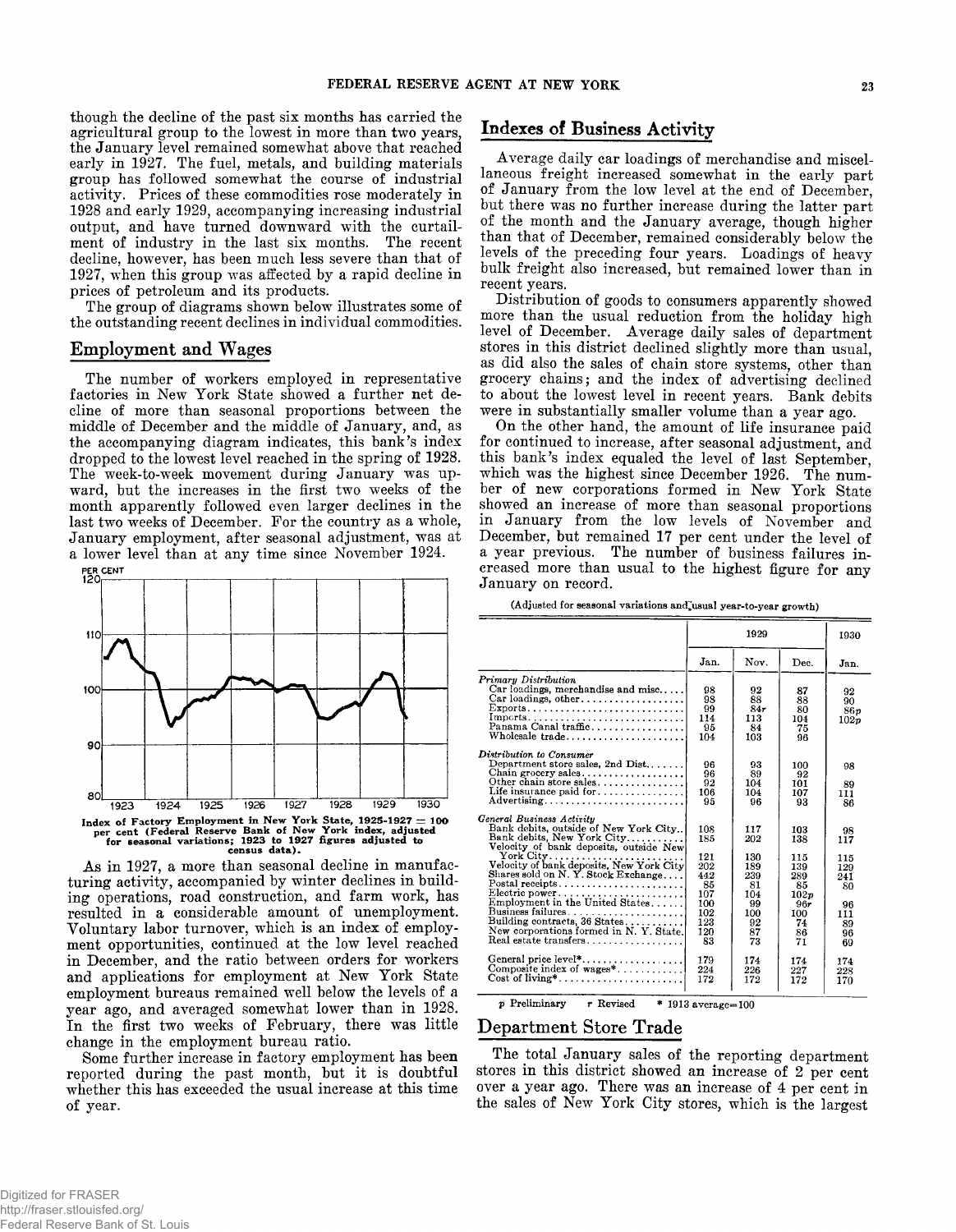**increase reported since October. The Rochester, Hudson River Valley District, and Albany District stores reported substantial increases in their total sales, and the reporting stores in the Westchester District showed a small increase, but other localities continued to report decreases in sales, some of which were larger than in the two preceding months. The large apparel stores reported a considerable decrease in sales for the third consecutive month.**

**Stocks of merchandise on hand in department stores at the end of January were 4 per cent lower than a year ago, the largest decrease in several years. Collections on charge accounts outstanding were noticeably slower than a year previous.**

| Locality                                                                                                                                                                                                                                                                                                           | Percentage<br>change<br>January 1930<br>compared with<br>January 1929                                                                                                                                                        |                                                                                                                                    | Per cent of<br>accounts<br>outstanding<br>December 31<br>collected in<br>January |                                                     |
|--------------------------------------------------------------------------------------------------------------------------------------------------------------------------------------------------------------------------------------------------------------------------------------------------------------------|------------------------------------------------------------------------------------------------------------------------------------------------------------------------------------------------------------------------------|------------------------------------------------------------------------------------------------------------------------------------|----------------------------------------------------------------------------------|-----------------------------------------------------|
|                                                                                                                                                                                                                                                                                                                    | Net.<br>sales                                                                                                                                                                                                                | Stock<br>on hand<br>end of<br>month                                                                                                | 1929                                                                             | 1930                                                |
| New York<br>Buffalo<br>$Svracuse \ldots \ldots \ldots \ldots \ldots \ldots \ldots$<br>Newark<br>$Bridgeport \ldots \ldots \ldots \ldots \ldots \ldots \ldots$<br>Elsewhere<br>Northern New York State<br>Central New York State<br>Southern New York State<br>Hudson River Valley District<br>Westchester District | $+3.8$<br>$-10.7$<br>$+6.4$<br>$-7.4$<br>2.2<br>--<br>1.8<br>$\overline{\phantom{m}}$<br>$\ddot{}$<br>1.7<br>3.9<br>$\qquad \qquad$<br>1.8<br>5.1<br>$\overline{\phantom{0}}$<br>$+7.8$<br>9.9<br>$\ddot{}$<br>$\div$<br>2.1 | — 1.5<br>$-2.9$<br>7.7<br>$\overline{\phantom{0}}$<br>$+5.0$<br>$-18.7$<br>$+1.7$<br>$-4.4$<br>.<br>$\cdots$<br>.<br>$\cdots$<br>. | 51.7<br>49.4<br>49.0<br>.<br>.<br>40.4<br>44.6<br>.<br>.<br>.<br>.<br>.<br>.     | 49.7<br>44.8<br>44.8<br>.<br>.<br>41.6<br>42.9<br>. |
| All department stores                                                                                                                                                                                                                                                                                              | $+1.8$                                                                                                                                                                                                                       | $-4.0$                                                                                                                             | 50.8                                                                             | 48.7                                                |
| Apparel stores                                                                                                                                                                                                                                                                                                     | $-9.9$                                                                                                                                                                                                                       | $+0.2$                                                                                                                             | 53.3                                                                             | 50.9                                                |

**Sales and stocks in major groups of departments are compared with those of January 1929 in the following table. The large distribution of radio sets showed the effect of price reductions, and furniture sales also showed a moderately large increase.**

|                                                                                                                                                                                                                                                                                                                                                                                                                                                                                                                                                                                                                                           | Net sales<br>percentage change<br>January 1930<br>compared with<br>January 1929                                  | Stock on hand<br>percentage change<br>January 31, 1930<br>compared with<br>January 31, 1929                                                                                                                                     |
|-------------------------------------------------------------------------------------------------------------------------------------------------------------------------------------------------------------------------------------------------------------------------------------------------------------------------------------------------------------------------------------------------------------------------------------------------------------------------------------------------------------------------------------------------------------------------------------------------------------------------------------------|------------------------------------------------------------------------------------------------------------------|---------------------------------------------------------------------------------------------------------------------------------------------------------------------------------------------------------------------------------|
| Musical instruments and radio<br>$\text{Furniture}\ldots\ldots\ldots\ldots\ldots\ldots\ldots\ldots$<br>Women's and Misses' ready-to-wear<br>Toilet articles and drugs<br>$Silyerware and jewelry \ldots$<br>Toys and sporting goods<br>Books and stationery<br>Home furnishings<br>$\text{Shoes.} \dots \dots \dots \dots \dots \dots \dots \dots \dots \dots$<br>Women's ready-to-wear accessories<br>Luggage and other leather goods<br>Linens and handkerchiefs<br>Men's furnishings<br>$\text{Cottom goods.}\dots\dots\dots\dots\dots\dots\dots\dots$<br>$Woolen$ goods<br>Silks and velvets<br>Men's and Boys' wear<br>Miscellaneous | $+143.4$<br>$+15.5$<br>$+12.0$<br>$-2.9$<br>$-3.8$<br>$-5.7$<br>$-7.3$<br>$-7.4$<br>$-10.0$<br>$-11.6$<br>$-0.5$ | $-27.3$<br>$\begin{array}{cc} + & 6.4 \\ + & 0.4 \end{array}$<br>6.7<br>$+1.0$<br>$+15.3$<br>$+12.3$<br>$-1.8$<br>$-16.0$<br>$-0.4$<br>$+12.8$<br>$+17.7$<br>$+ 6.4$<br>0<br>$+ 0.9$<br>$-14.5$<br>$-17.7$<br>$-2.2$<br>$-12.2$ |

#### **Chain Store Trade**

**The total January sales of reporting chain stores in this district averaged 9 per cent higher than in the cor**responding month in 1929. All lines except shoe organi**zations showed an increase in sales compared with last year. Sales of grocery and variety chains continued to be substantially larger than a year ago, while the sales**

**of five and ten cent stores reported a 3 per cent increase, following a decrease in December, and candy chain systems reported the largest increase in sales since March 1929. The increase in sales of drug chains, however, was smaller than in a number of months, and shoe chains reported a decrease of nearly 7 per cent in sales.**

**After allowing for the change in the number of stores operated, grocery and candy chains showed substantial increases in sales per store, while all other reporting types of chain stores showed decreases.**

|                                                                                    | Percentage change January 1930<br>compared with January 1929                           |                                                              |                                                             |  |
|------------------------------------------------------------------------------------|----------------------------------------------------------------------------------------|--------------------------------------------------------------|-------------------------------------------------------------|--|
| Type of store                                                                      | Number<br>οf<br>stores                                                                 | Total<br>sales                                               | Sales<br>per<br>store                                       |  |
| $\texttt{Ten cent} \dots \dots \dots \dots \dots \dots \dots \dots \dots$<br>Candy | $\begin{array}{c} +2.6 \\ +8.7 \end{array}$<br>$+12.3$<br>$+10.7$<br>$+24.4$<br>$-6.0$ | $+14.9$<br>$\frac{1}{4}$ 3.4<br>$-6.6$<br>$+16.4$<br>$+11.4$ | $+12.0$<br>$-4.9$<br>$-5.8$<br>$-15.6$<br>$-6.4$<br>$+18.6$ |  |
| $Total$                                                                            | $+7.8$                                                                                 | $+9.1$                                                       | $+1.2$                                                      |  |

# **Wholesale Trade**

**The sales reported by wholesale dealers in this district for January averaged about 8 per cent smaller than in January 1929. Grocery sales were slightly smaller than a year ago; quantity sales of silk goods showed a moderate decline; substantial declines continued to be reported in sales of cotton goods, drugs, hardware, and jewelry; diamond sales were lower by one-half than a year ago; and shoe sales showed the largest decline in more than a year. Machine tool orders were slightly larger than in the previous month, but remained 38 per cent smaller than in January 1929. Stationery dealers, however, reported an increase in sales, as in each month since last April, and men's clothing sales showed a slight increase, following declines in recent months.**

**Stocks of groceries and drugs remained larger than a year ago, but declines continued to be reported in stocks held by cotton goods, hardware, and diamond and jewelry dealers. A substantial increase in stocks was reported by shoe firms for the first time in many months. Collections averaged about 3 per cent below January 1929.**

| Commodity                                                                                                                                                                                                                                                                                                                                            | Percentage<br>change<br>January 1930<br>compared with<br>December 1929                                                         |                                                                                                      | Percentage<br>change<br>Januarv 1930<br>compared with<br>January 1929                                                       |                                                                                                                         | Per cent of<br>accounts<br>outstanding<br>December 31<br>collected<br>in January  |                                                                                   |
|------------------------------------------------------------------------------------------------------------------------------------------------------------------------------------------------------------------------------------------------------------------------------------------------------------------------------------------------------|--------------------------------------------------------------------------------------------------------------------------------|------------------------------------------------------------------------------------------------------|-----------------------------------------------------------------------------------------------------------------------------|-------------------------------------------------------------------------------------------------------------------------|-----------------------------------------------------------------------------------|-----------------------------------------------------------------------------------|
|                                                                                                                                                                                                                                                                                                                                                      | Net<br>sales                                                                                                                   | Stock<br>end of<br>month                                                                             | Net<br>sales                                                                                                                | Stock<br>end of<br>$\mathop{\rm month}$                                                                                 | 1929                                                                              | 1930                                                                              |
| $G$ roceries<br>Men's clothing<br>$\text{Cotton goods} \dots \dots$<br>Silk goods.<br>$\mathbf{Shoes.}\dots\dots\dots\dots\dots\$<br>$Drugs \ldots \ldots \ldots \ldots$<br>$\texttt{Hardware} \dots \dots \dots$<br>Machine tools**<br>$Stationery \ldots$<br>$Paper. \ldots \ldots \ldots \ldots$<br>$Diamonds \ldots \ldots \ldots$<br>$Jewelry.$ | $+2.4$<br>$+81.0$<br>$-39.2$<br>$+30.3*$<br>$-28.4$<br>$+40.2$<br>$-31.4$<br>$+10.0$<br>$-2.7$<br>$+8.3$<br>$-15.0$<br>$-58.6$ | $-3.8$<br>$\cdots$<br>$+16.5$<br>-- 6.7*<br>$+25.0$<br>$-0.3$<br>$+9.8$<br>$\cdots$<br>.<br>.<br>3.0 | $-0.9$<br>$+1.2$<br>$-10.0$<br>$-5.1*$<br>$-18.4$<br>—11.5<br>$-12.0$<br>$-37.7$<br>$+ 5.6$<br>$+0.1$<br>$-50.0$<br>$-19.7$ | $+4.6$<br>.<br>$-0.1$<br>$+0.9*$<br>$+31.1$<br>$+5.0$<br>7.6<br>$\overline{\phantom{0}}$<br>$\cdots$<br>.<br>.<br>-10.7 | 72.3<br>43.5<br>30.5<br>47.8<br>41.7<br>56.4<br>49.3<br>.<br>73.2<br>67.4<br>46.4 | 72.9<br>40.3<br>29.8<br>47.9<br>39.7<br>33.8<br>47.3<br>.<br>72.8<br>69.8<br>43.8 |
| Weighted Average                                                                                                                                                                                                                                                                                                                                     | $+13.6$                                                                                                                        | $\cdots$                                                                                             | 8.1                                                                                                                         | .                                                                                                                       | 57.2                                                                              | 54.5                                                                              |

\* Quantity not value. Reported by Silk Association of America \*\* Reported.by.the.National Machine Tool Builders Association